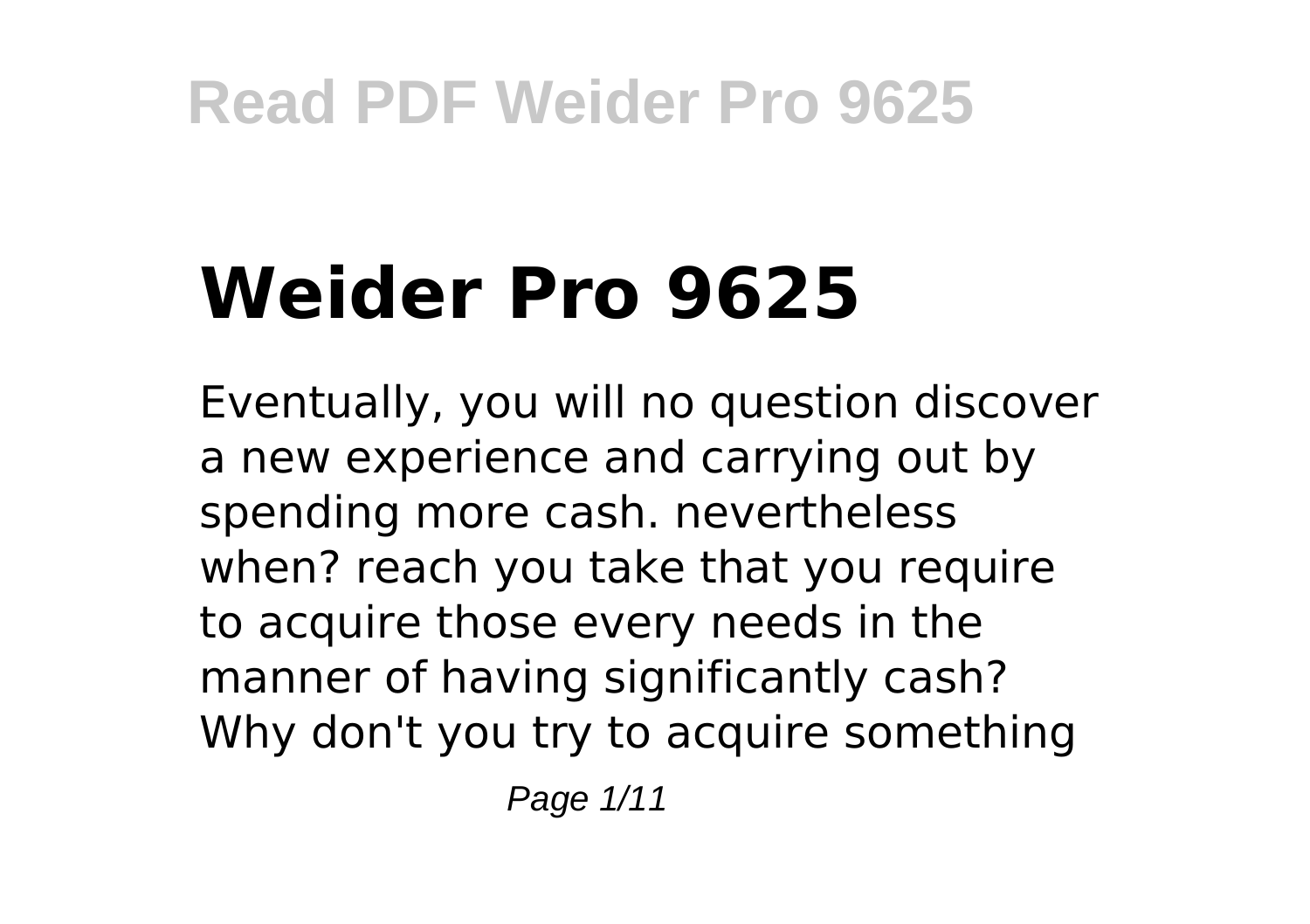basic in the beginning? That's something that will lead you to understand even more vis--vis the globe, experience, some places, next history, amusement, and a lot more?

It is your utterly own time to feign reviewing habit. along with guides you could enjoy now is **weider pro 9625**

Page 2/11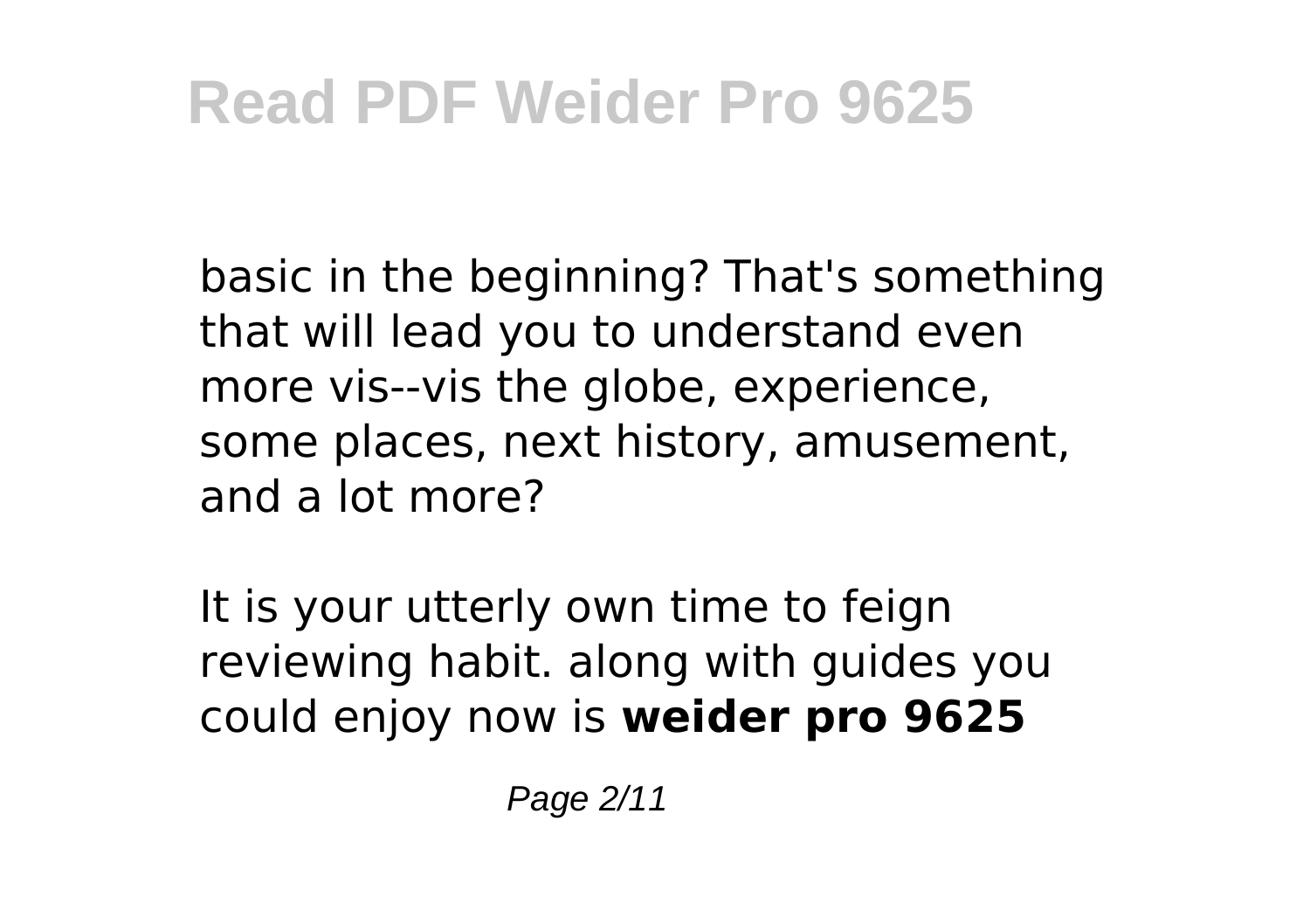below.

offers the most complete selection of pre-press, production, and design services also give fast download and reading book online. Our solutions can be designed to match the complexity and unique requirements of your publishing program and what you

Page 3/11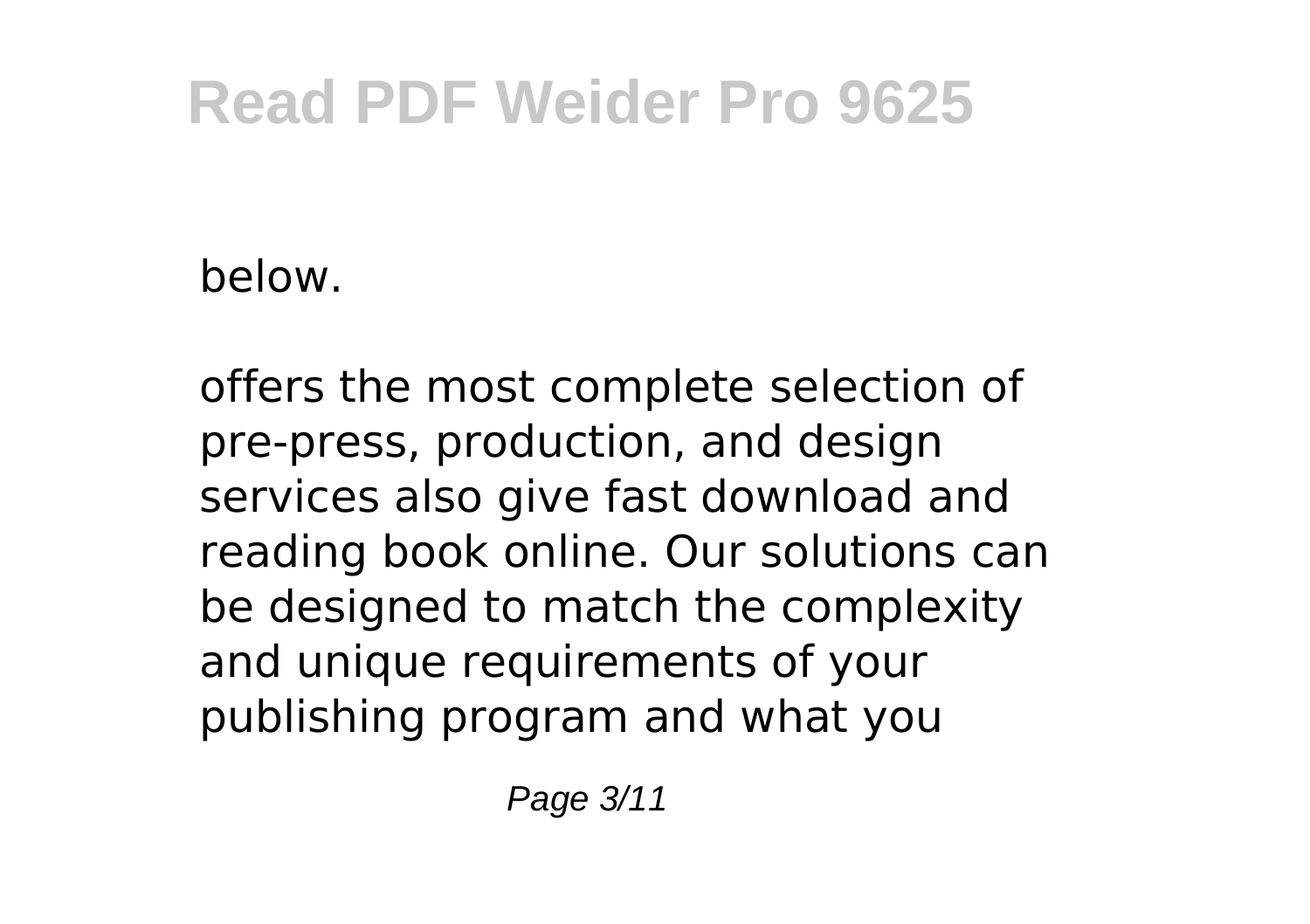seraching of book.

#### **Weider Pro 9625**

Page 28 1. the MODEL NUMBER of the product (WESY9635C.3) 2. the NAME of the product (WEIDER PRO 9635 weight system) 3. the SERIAL NUMBER of the product (see the front cover of this manual) 4. the KEY NUMBER and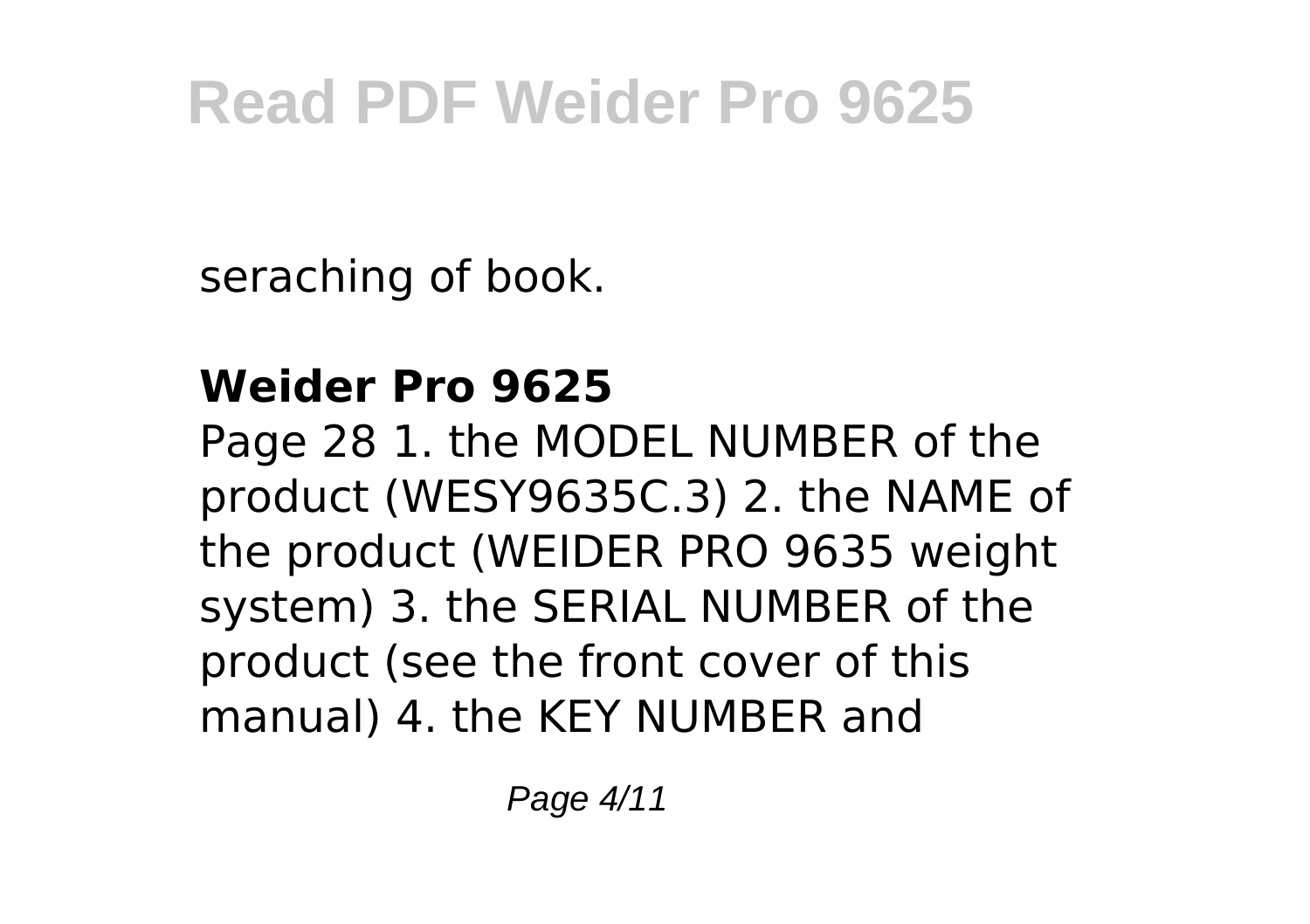DESCRIPTION of the part(s) (see the PART LIST and EXPLODED DRAWING...

#### **WEIDER WEDIER PRO 9635 USER MANUAL Pdf Download | ManualsLib** こちらは株式会社フォーカスが運営する家電・住設・カメラ商材を販売する 法人様専用通販サイトです。テレビ・エアコン・冷蔵庫・洗濯機等の家電製 品や住宅設備とフィルム・アルバム・ペーパー等のカメラ商材を多数取り扱 <u>ocional al</u>

Page 5/11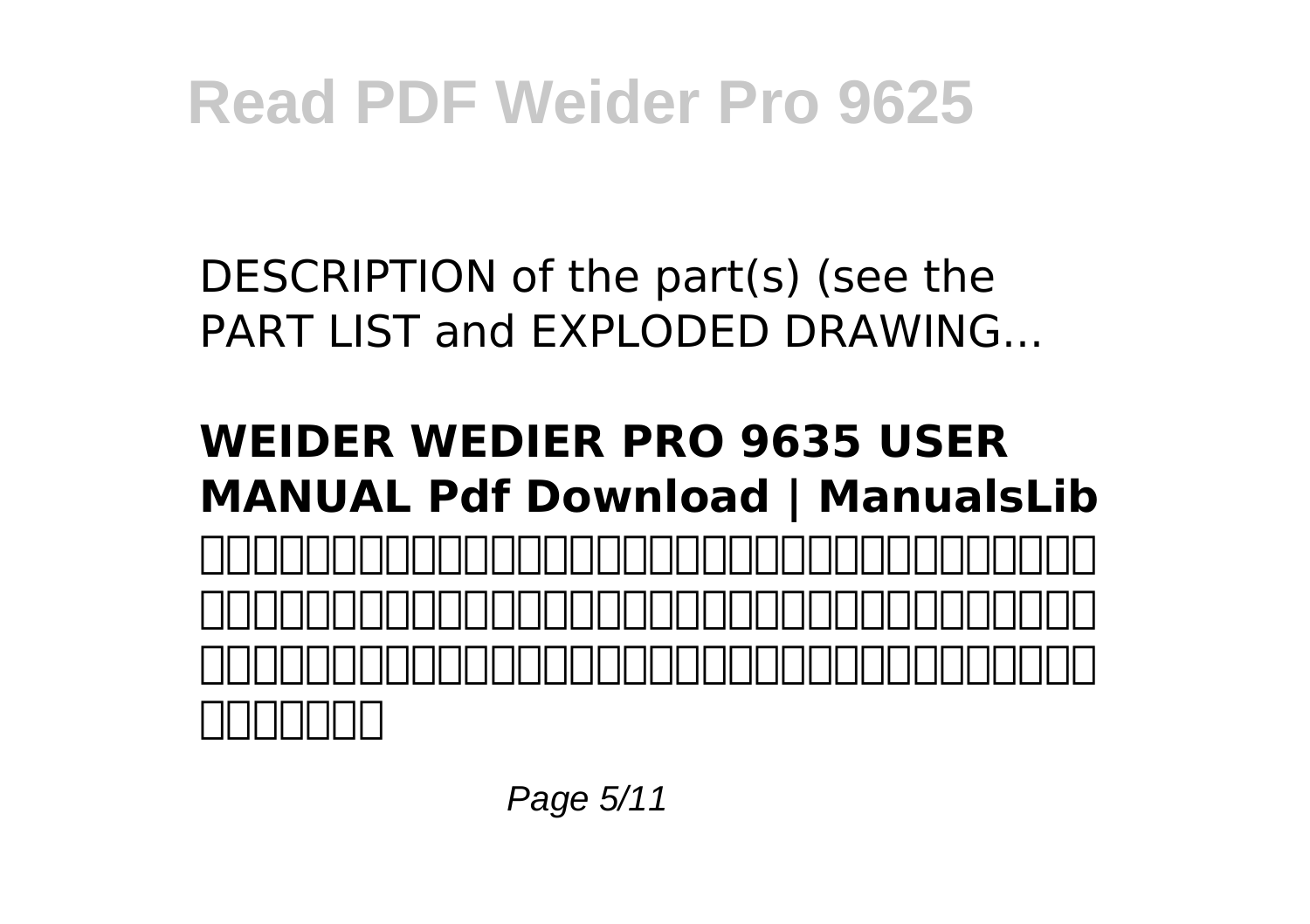#### **家電・住設・カメラ商材通販サイト|FOCUS|フォーカス** *<u>ADDROMINIA KADEN</u>* Control# Recd Date Requester Subject 2017-10000 11/27/2017 Research Delta Advisors SUN PHARMA, BASKA, INDIA -

483 10/01/2017 - 11/22/2017 2017-10001 UNIGEN

Page 6/11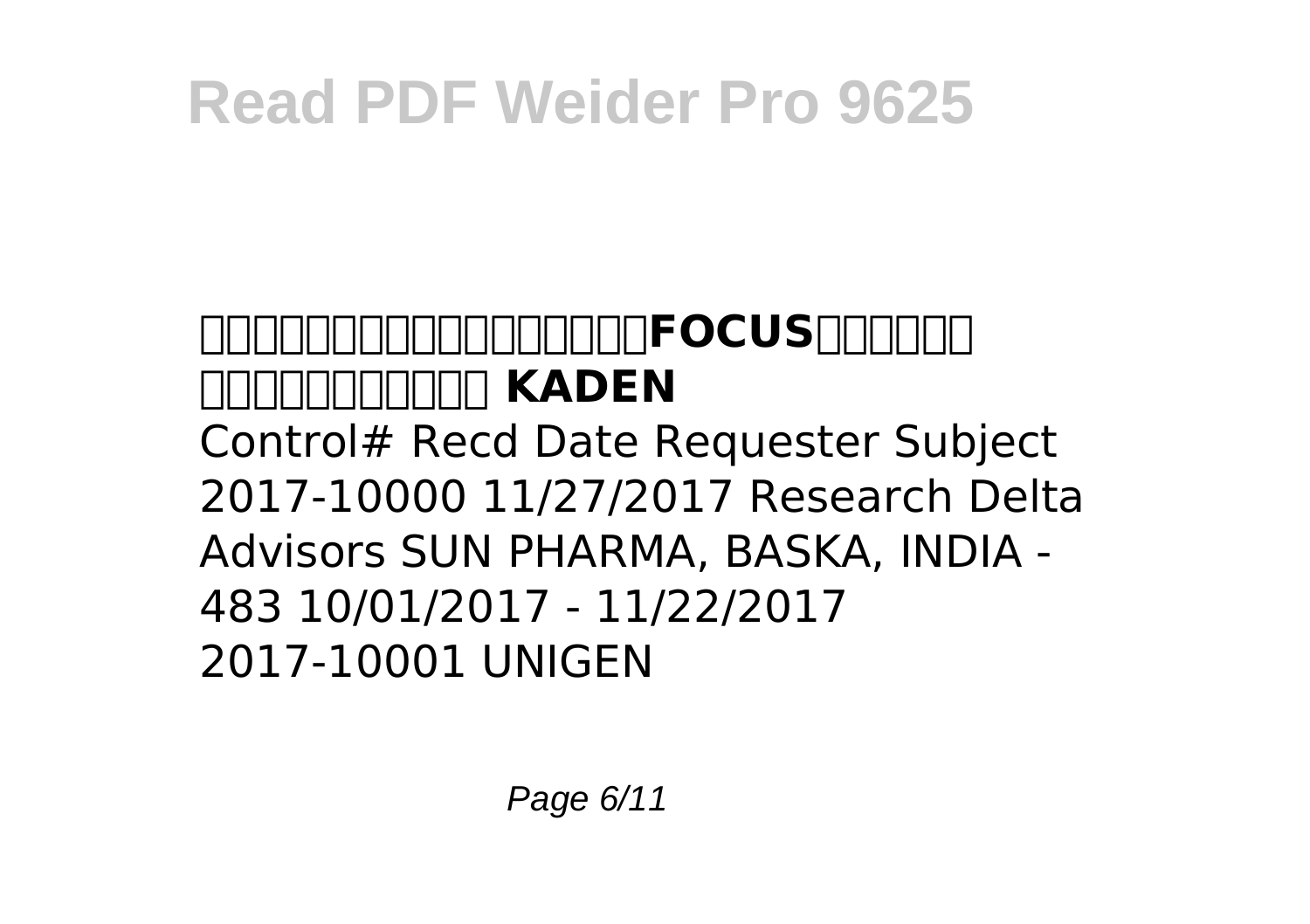#### **U.S. Food and Drug Administration** 元客室乗務員で主婦のあたし。40歳を超え、恥ずかしいなんて感覚を失っ <u>ころについついつについつにしていっしいしつにしいしつにしていっ</u> . . . . . . . . . .

#### **2021** | **100 : חחורות BLOG החחורות Powered by FLIPS** Phone Numbers 818 Phone Numbers 818-552 Phone Numbers. 818-552-1428

Page 7/11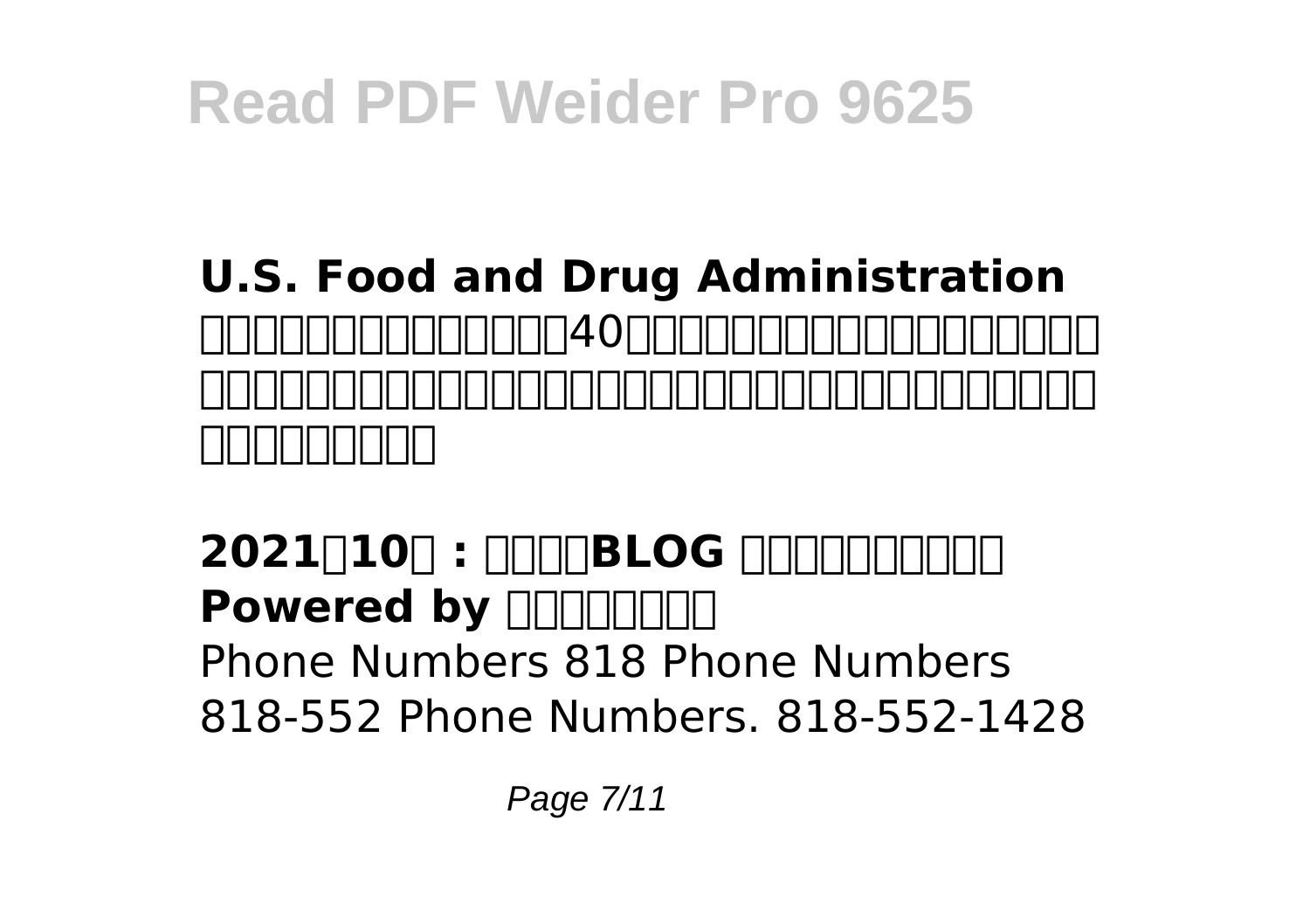Meriweather Siuda. 818-552-2403 Kaden Peltzer. 818-552-4833 Benvolio Simerson. 818-552-5484

#### **818-552 Phone Numbers in Glendale, California**

Mariko Pro. 704-544-9219 Kateo Garafola. 704-544-5147 Hyldaagaurde Mihalek. 704-544-0663 Arra Poeschl.

Page 8/11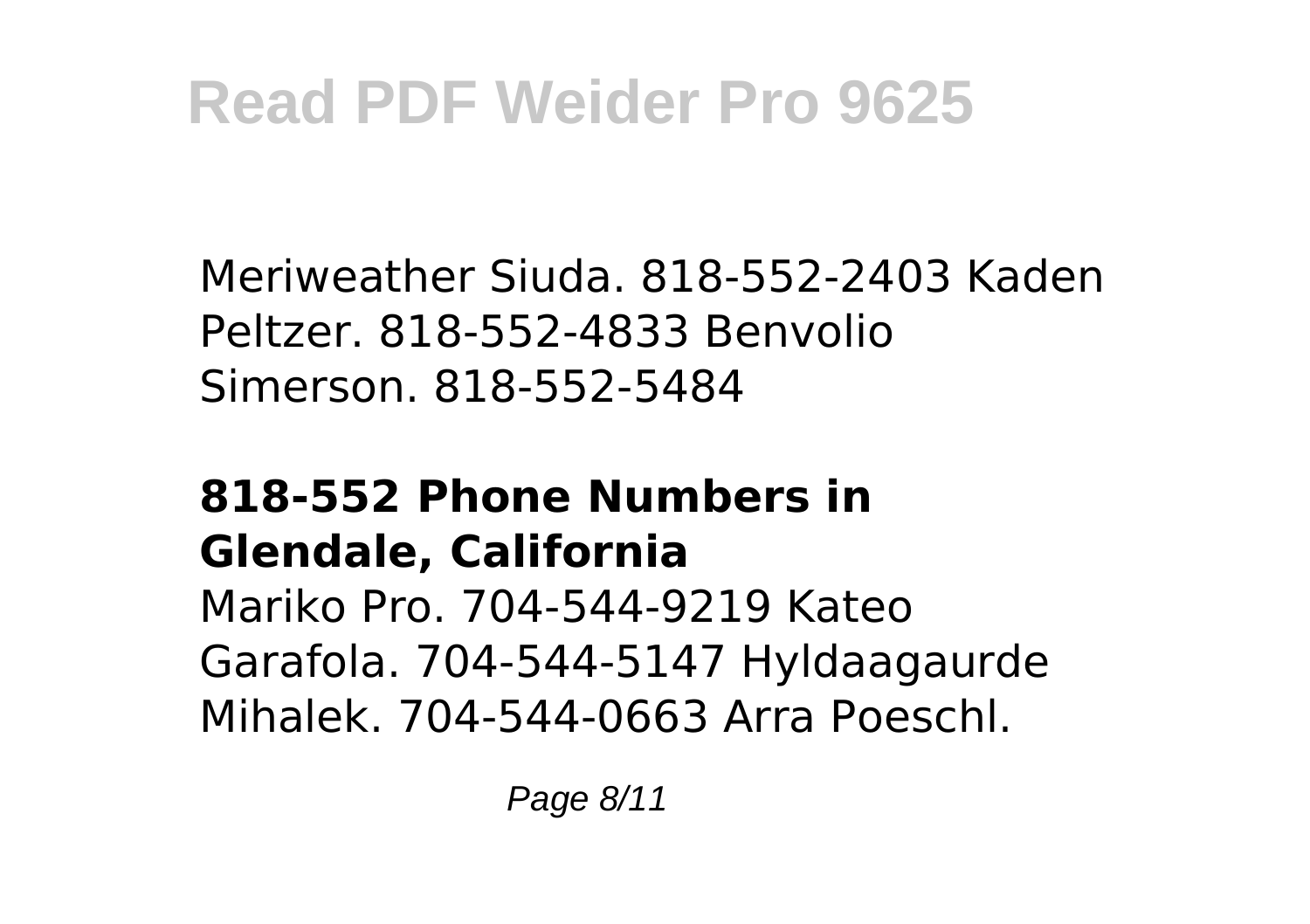704-544-3396 Stine Lemming. 704-544-9521 Honee Lewman. 704-544-7471 Cathaleen Obee. 704-544-4495 Radoslav Witherite. 704-544-6835 Pepe Emter. 704-544-3028 Zelmora Schuckman. 704-544-3551 Beacan Mansur. 704-544-6831 Evangelo Kealoha. 704-544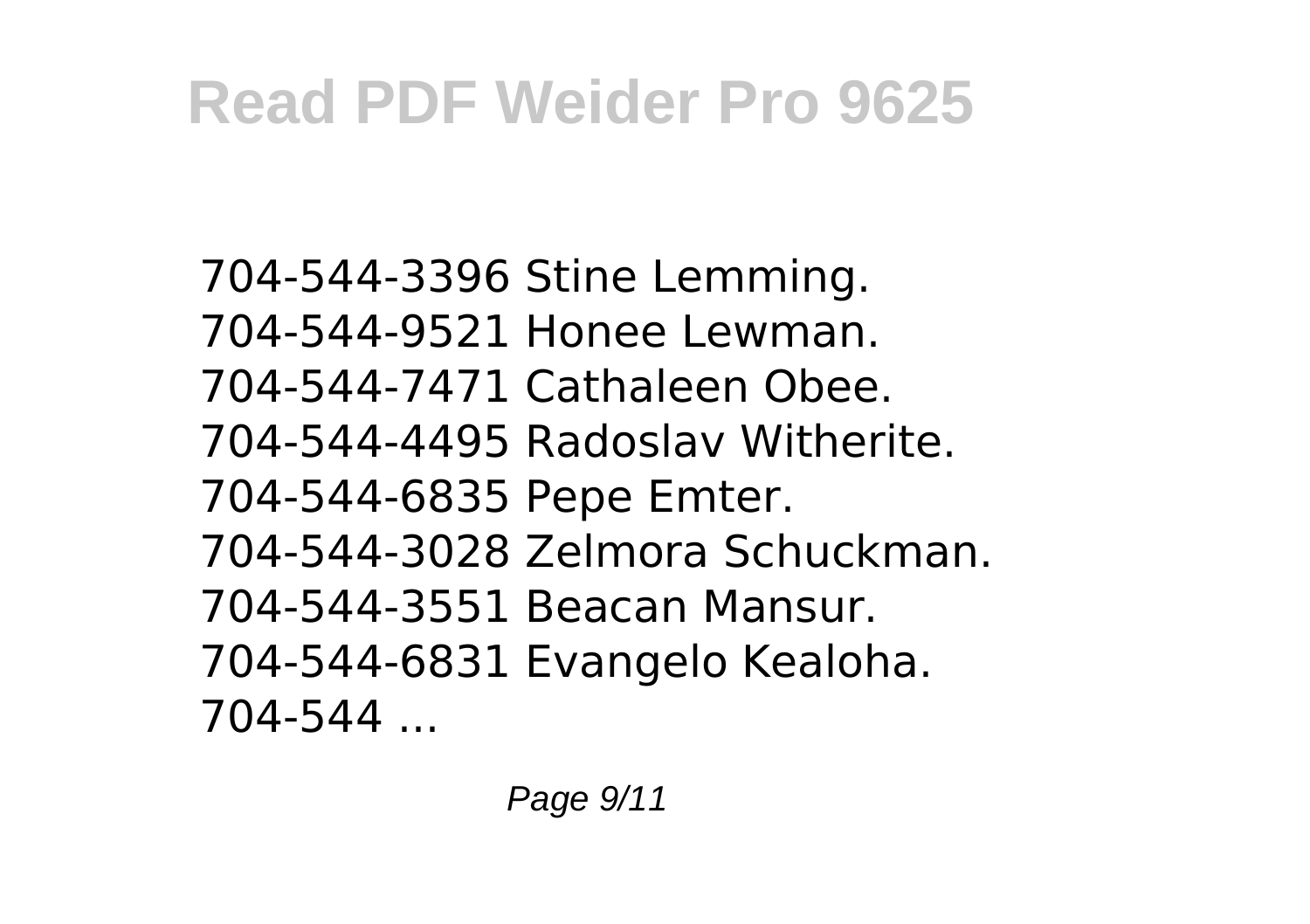#### **704-544 Phone Numbers in Charlotte, North Carolina** 网易是中国领先的互联网技术公司,为用户提供免费邮箱、游戏、搜索引擎服 务,开设新闻、娱乐、体育等30多个内容频道,及博客、视频、论坛等互动

# ,同力的力量,同力

Page 10/11